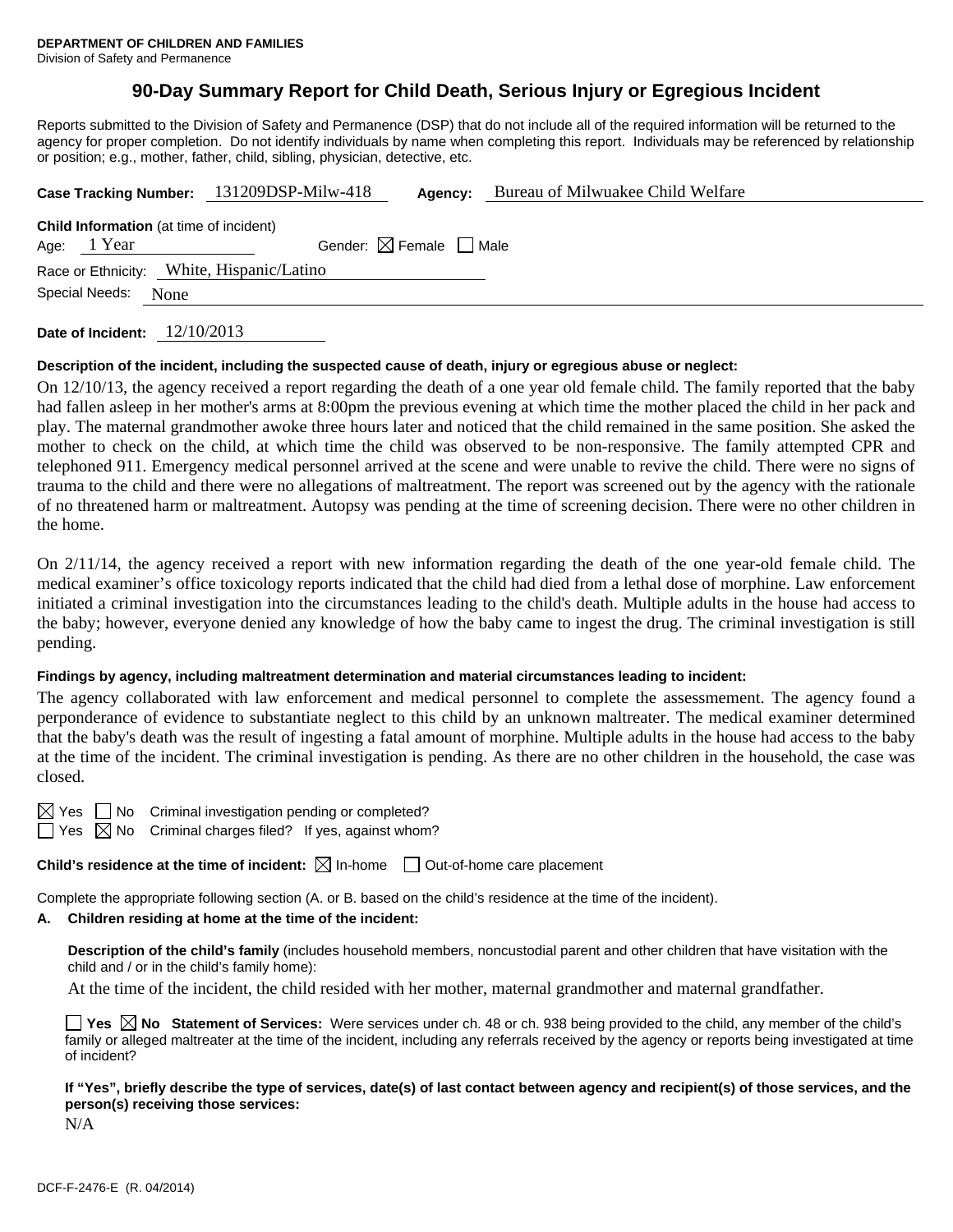**Summary of all involvement in services as adults under ch. 48 or ch. 938 by child's parents or alleged maltreater in the previous five years:** (Does not include the current incident.) N/A

#### **Summary of actions taken by the agency under ch. 48, including any investigation of a report or referrals to services involving the child, any member of the child's family living in this household and the child's parents and alleged maltreater.** (Does not include the current incident.)

(Note: Screened out reports listed in this section may include only the date of the report, screening decision, and if a referral to services occurred at Access. Reports that do not constitute a reasonable suspicion of maltreatment or a reason to believe that the child is threatened with harm are not required to be screened in for an initial assessment, and no further action is required by the agency.)

On December 10, 2013, the agency screened-out a CPS report.

#### **Summary of any investigation involving the child, any member of the child's family and alleged maltreater conducted under ch. 48 and any services provided to the child and child's family since the date of the incident:**

The agency collaborated with law enforcement and medical personnel to complete the assessmement. The agency found a perponderance of evidence to substantiate neglect to this child by an unknown maltreater. The medical examiner determined that the baby's death was the result of ingesting a fatal amount of morphine. Multiple adults in the house had access to the baby at the time of the incident. The criminal investigation is pending. As there are no other children in the household, the case was closed.

### **B. Children residing in out-of-home care (OHC) placement at time of incident:**

### **Description of the OHC placement and basis for decision to place child there:** N/A

#### **Description of all other persons residing in the OHC placement home:** N/A

**Licensing history:** Including type of license, duration of license, summary of any violations by licensee or an employee of licensee or other actions that constitute a substantial failure to protect and promote the welfare of the child. N/A

|             | Summary of any actions taken by agency in response to the incident: (Check all that apply.) |  |                                                   |  |
|-------------|---------------------------------------------------------------------------------------------|--|---------------------------------------------------|--|
| $\boxtimes$ | Screening of Access report                                                                  |  | Attempted or successful reunification             |  |
| $\Box$      | Protective plan implemented                                                                 |  | Referral to services                              |  |
|             | Initial assessment conducted                                                                |  | Transportation assistance                         |  |
|             | Safety plan implemented                                                                     |  | Collaboration with law enforcement                |  |
|             | Temporary physical custody of child                                                         |  | Collaboration with medical professionals          |  |
|             | Petitioned for court order / CHIPS (child in need of                                        |  | Supervised visitation                             |  |
|             | protection or services)                                                                     |  | Case remains open for services                    |  |
|             | Placement into foster home                                                                  |  | Case closed by agency                             |  |
|             | <b>Placement with relatives</b>                                                             |  | Initiated efforts to address or enhance community |  |
|             | Ongoing Services case management                                                            |  | collaboration on CA/N cases                       |  |
|             |                                                                                             |  | Other (describe):                                 |  |

## **FOR DSP COMPLETION IF RECORD OR ON-SITE REVIEW WAS UNDERTAKEN:**

**Summary of policy or practice changes to address issues identified based on the record or on-site review of the incident:** Under the Child Welfare Disclosure Act (Section 48.981 (7)(cr), Stats.), the DSP completes a 90-Day summary of the agency's practice in each case reported under the act.

## **Recommendations for further changes in policies, practices, rules or statutes needed to address identified issues based on the record or on-site review:**

None

 $\boxtimes$  Yes  $\Box$  No  $\Box$  Not Applicable This 90-day summary report completes the Division of Safety and Permanence (DSP) action on this case.

\_\_\_\_\_\_\_\_\_\_\_\_\_\_\_\_\_\_\_\_\_\_\_\_\_\_\_\_\_\_\_\_\_\_\_\_\_\_\_\_\_\_\_\_\_\_\_\_\_\_\_\_\_\_\_\_\_\_\_\_\_\_\_\_\_\_\_\_\_\_\_\_\_\_\_\_\_\_\_\_\_\_\_\_\_\_\_\_\_\_\_\_\_\_\_\_\_\_\_\_\_\_\_\_\_\_\_\_\_\_\_\_

This 90-Day Summary Report was previously delayed. DSP did determine that releasing the summary report would jeopardize an ongoing